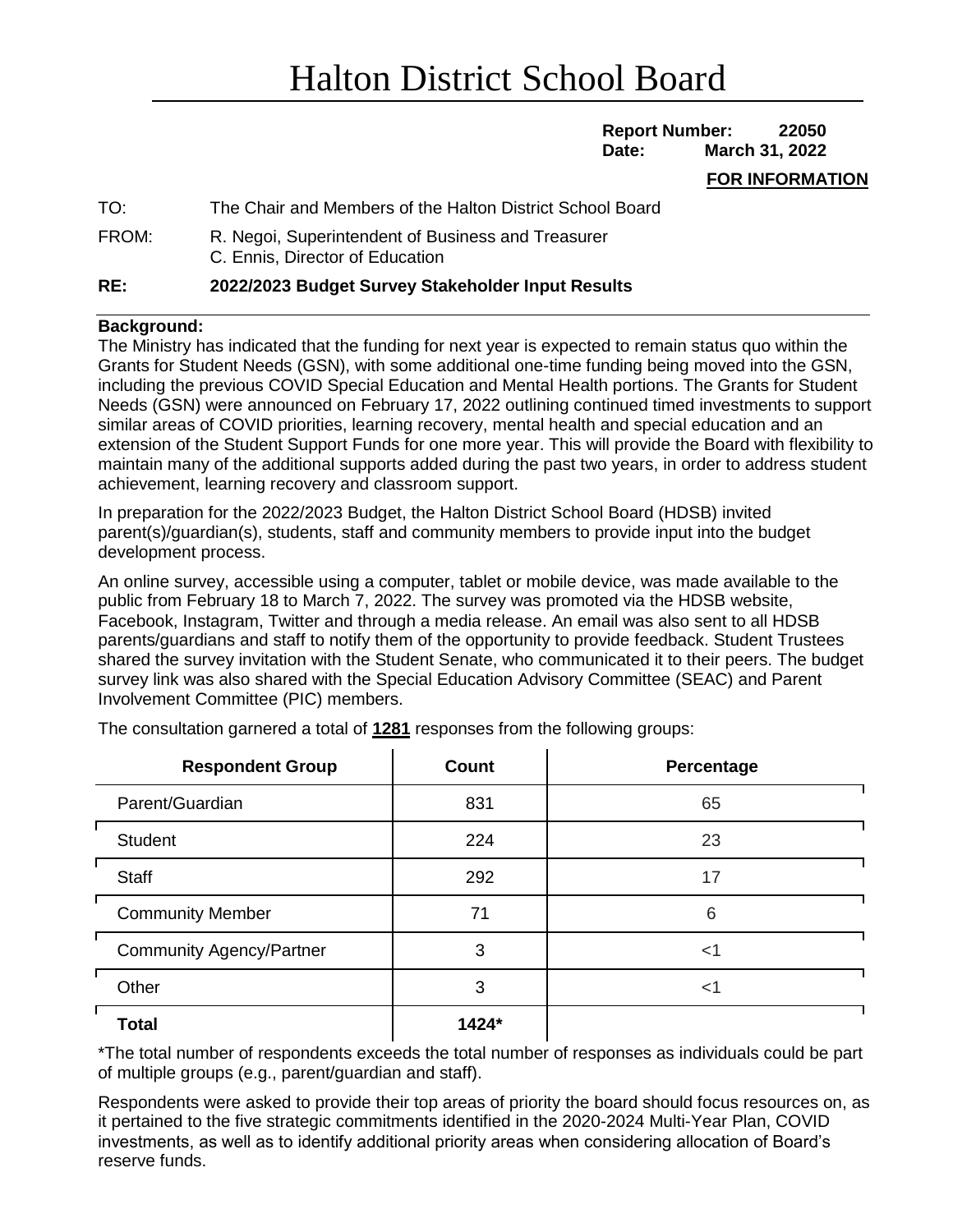Refer to the [attached report](https://drive.google.com/file/d/1K1WTkL8qmNwEQDXTiym4m8vzIpTnaSkB/view?usp=sharing) for details on the budget survey results. In summary, the top 3 priorities identified by the majority of respondents, by strategic commitments, include:

- Equity & Inclusion:
	- $\circ$  Staffing support to address areas of underperformance (e.g., coaches and teaching support staff)
	- o Awareness and leadership sessions for students
	- o Equity funds to top up school budgets and resources.
- Mental Health & Well-Being:
	- o Student mental health staffing supports (social workers, child and youth counsellors, and other professional and paraprofessional resources)
	- o Student well-being sessions, counselling and support
	- o Professional learning opportunities for staff.
- Learning & Achievement:
	- o Early learning and intervention supports for students
	- $\circ$  Special education staff to support students with exceptionalities (teachers, educational assistants, professional and paraprofessional staff)
	- o Learning re-engagement supports for students (teachers, guidance counselors and coaches).
- Environmental Leadership:
	- o Investment in outdoor learning spaces, shade and tree canopies
	- $\circ$  Investment in school renewal and improvement designed with an environmental sustainability lens
	- $\circ$  Increase awareness of students on resource conservation and climate change.
- Indigenous Perspectives & Awareness Learning & Achievement:
	- $\circ$  Classroom visits with Indigenous leads, Elders, and community members to provide authentic perspective
	- o Learning opportunities for students to increase their understanding of Indigenous perspectives and realities
	- $\circ$  Professional learning opportunities for staff to raise awareness of the impacts of colonialism and anti-Indigenous racism.

The top 3 priorities identified by majority of respondents with regard to COVID-19 investments include:

- Ventilation and air filtration in the classroom
- Additional mental health supports
- Investment in outdoor education

Additional priorities identified included the following themes:

- Providing additional resources to address learning loss and smaller class sizes
- Maintaining virtual schools and resources
- Reallocating resources to support:
	- o Students with special needs
	- o Academic programming including arts, music, athletics and student well-being initiatives
	- o Proactive anti-bullying programs
	- o Resources and programs for students including technology, text books and outdoor programming
	- o Providing clean drinking water in schools
	- o Upgrading facilities
	- o Enhancing outdoor experiences.